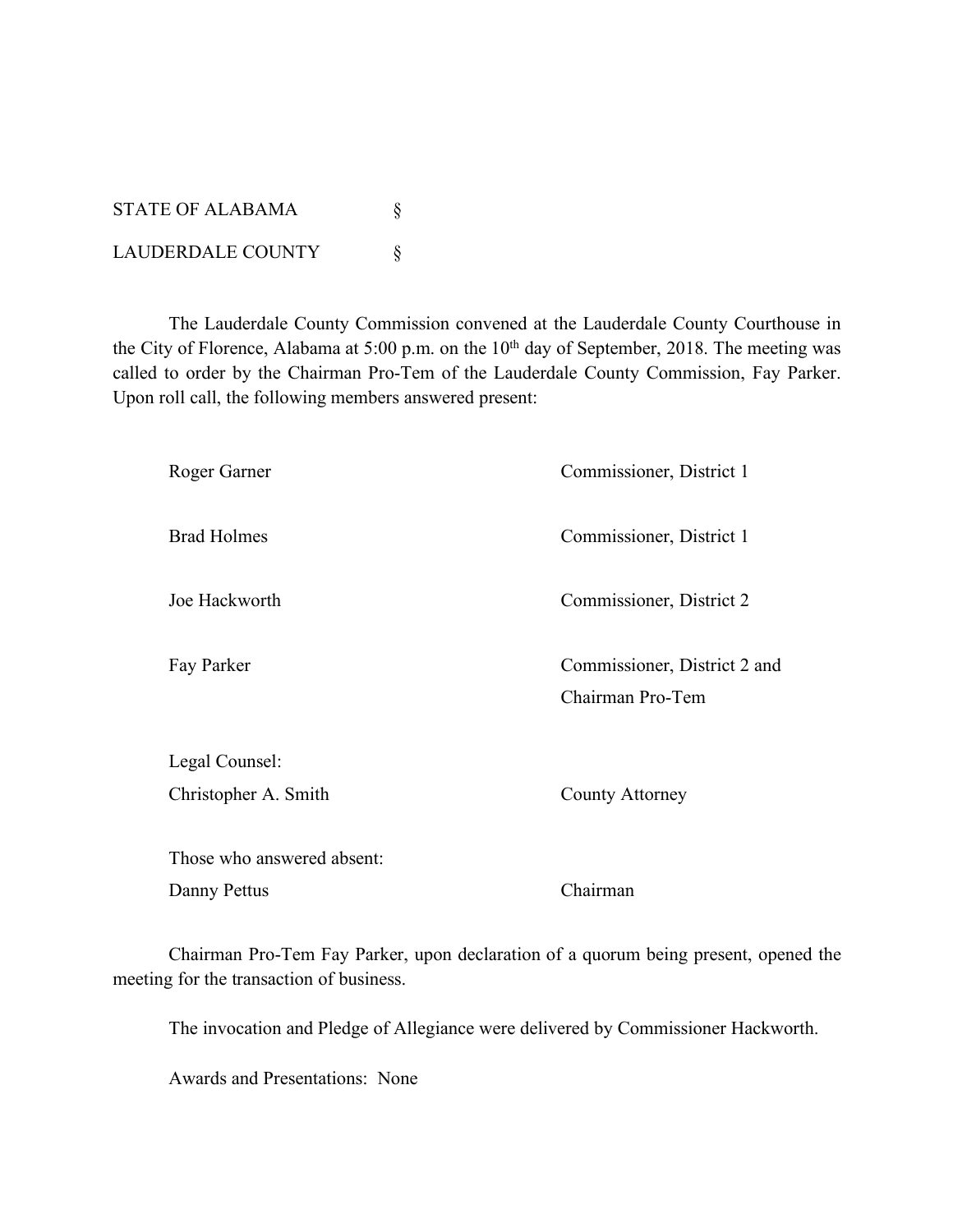Public Comments on Agenda items:

Sheriff Rick Singleton stated that he has a question to ask the Commissioners about resolutions number five (5) and eight (8). Sheriff Singleton asked if he was going to get the extra deputy position that he asked for in the upcoming budget and if he does, is there a new job description for that position. Chairman Pro-Tem Parker stated that the position was not in the new budget. Sheriff Singleton stated that he wants to know if his grossly under paid officers were going to be given the raise that he requested. Chairman Pro-Tem Parker stated that they were getting a raise but they were not given the amount that the Sheriff requested.

Commissioner Garner moved, seconded by Commissioner Holmes that all items listed on the regular business agenda be approved for immediate consideration. There being no further discussion and upon a vote taken, motion unanimously approved. Agenda is herein recorded and made part of these minutes.

Commissioner Holmes moved, seconded by Commissioner Hackworth that the minutes of the last regular meeting of the Commission be approved for recording. There being no discussion and upon vote taken, motion unanimously approved.

Commissioner Garner moved, seconded by Commissioner Holmes to authorize a resolution to approve the Lauderdale County Health Department fee schedule for the upcoming 2018-2019 Fiscal Year. There being no discussion and upon a vote taken, motion unanimously approved. Resolution and copy of fee schedule are herein recorded and made a part of these minutes.

Commissioner Hackworth moved, seconded by Commissioner Garner to approve a resolution that authorizes the Alabama Department of Youth Services to provide payment for one youth detention bed in a facility of the County's choice for the use of the Lauderdale County juvenile court. The Lauderdale County Commission herein designates the Tennessee Valley Youth Detention Center as the facility to receive payment and herein authorizes the Commission Chairman Pro-Tem to execute the contract with the Alabama Department of Youth Services. There being no discussion and upon a vote taken, motion unanimously approved. Resolution and copy of contract are herein approved and made part of these minutes.

Commissioner Hackworth moved, seconded by Commissioner Garner authorizing a resolution to approve the 2018-2019 Operating Budget for the Lauderdale County Commission. The operating budget amount is thirty-three million five hundred twelve thousand eight hundred sixty-four dollars (\$33,512,864.00). There being no discussion and upon a vote taken, motion unanimously approved. Resolution and copy of the budget are herein recorded and made part of these minutes.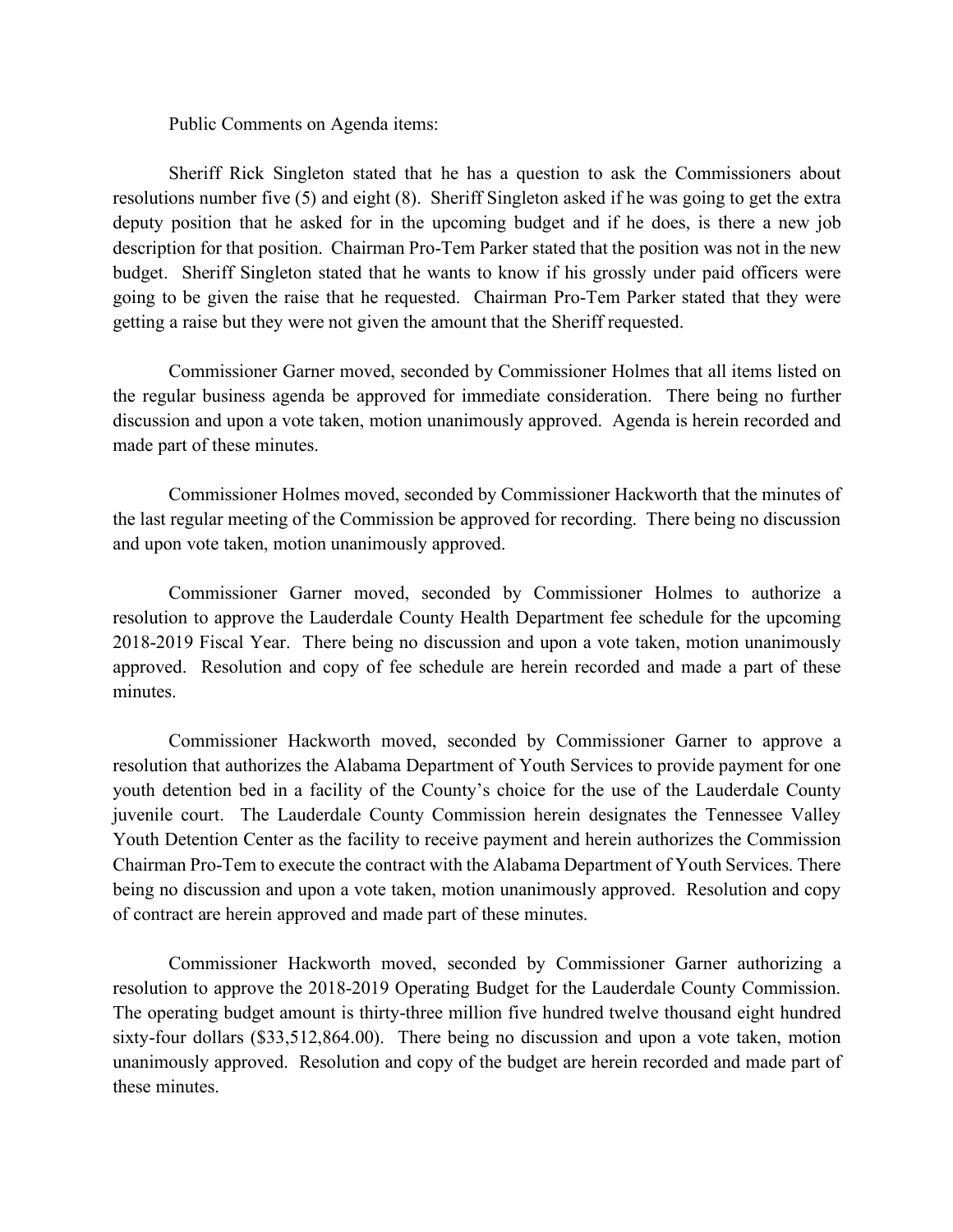Commissioner Holmes moved, seconded by Commissioner Garner to approve a resolution to authorize the renewal of the following bids for the Lauderdale County Road Department. This will be the third and final renewal of the below named bids:

Bid No. 2017-2 "Crushed Stone – Rogers Group Bid No. 2017-5 "Ready Mix Concrete" - Blue Star Ready Mix Bid No. 2017-8 "Liquid Bituminous Material" - Hunt Refining Company

The following Road Department Bid will be renewed for the second year:

Bid No. 2018-2 "Corrugated High Density Polyethylene Pipe" – ADCO Pipe and Supply

All companies have agreed to continue the current pricing provided in the original bid contracts. There being no discussion and upon a vote taken, motion unanimously approved. Resolution and confirmation letters are herein recorded and made part of these minutes.

Commissioner Holmes moved, seconded by Commissioner Hackworth to authorize a resolution to allow all part-time APOST Certified Deputy's to be paid at a rate of fifteen dollars per hour. The Lauderdale County Commission will also allow the Lauderdale County Sheriff to appoint a list of Deputy Corporals in his department to assist when his Deputy Sergeants are unavailable. The Sheriff will be responsible for providing a list of Corporals and he will also be responsible for the pay increase for Corporals of twenty dollars per pay period. The additional compensation will be paid out of the Lauderdale County Sheriff's discretionary fund. There being no discussion and upon a vote taken, motion unanimously approved. Resolution is herein recorded and made part of these minutes.

Commissioner Garner moved, seconded by Commissioner Holmes to authorize a resolution to update several County job titles and descriptions. The following departments had job titles and descriptions in need of updating:

License Inspector Detention Center License Department Road Department Solid Waste Department **Courthouse** County Commission Sheriff Department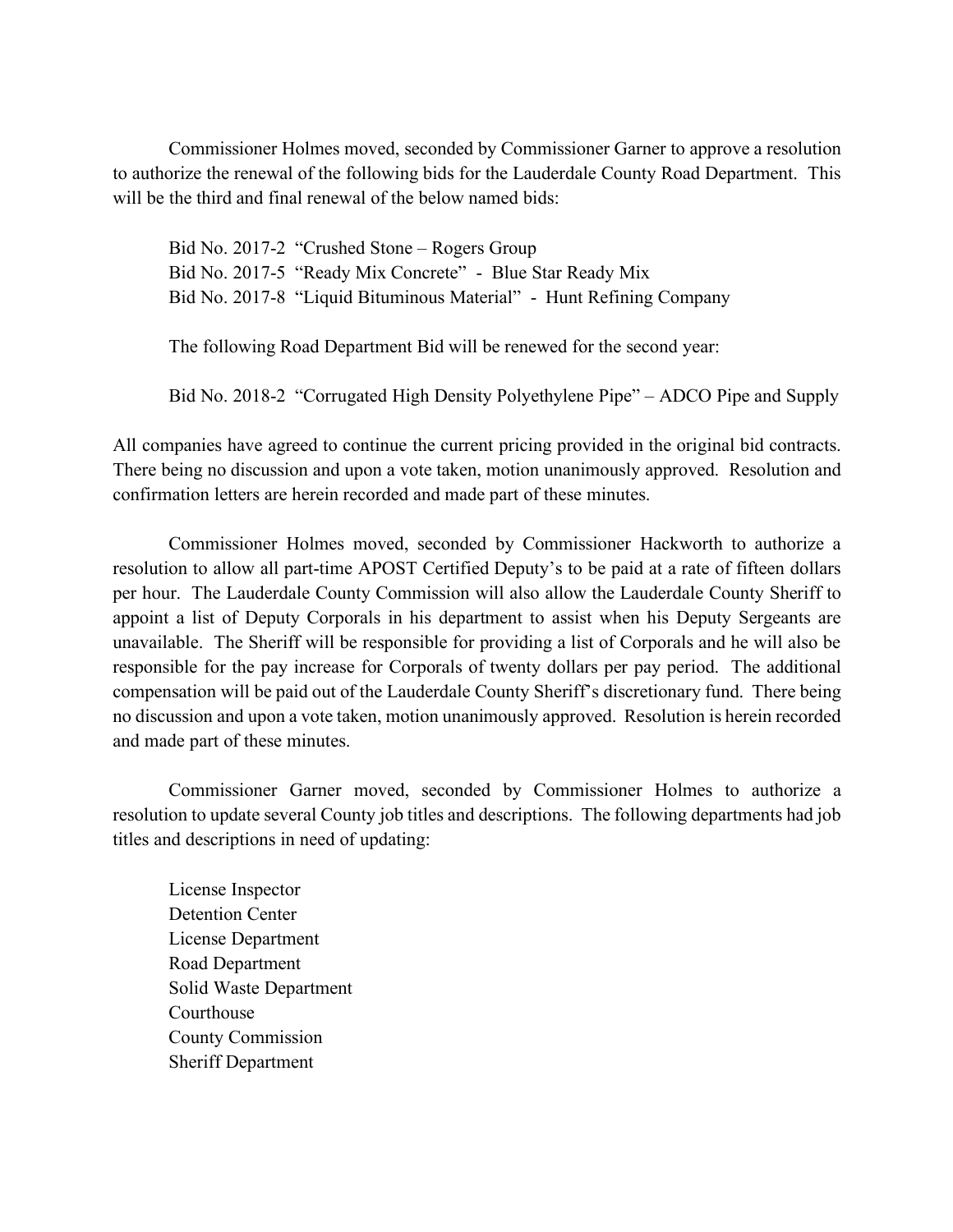Each job description and job title revision will be effective October  $1<sup>st</sup>$ , 2018. There being no discussion and upon a vote taken, motion is unanimously approved. Resolution, job titles, and descriptions are herein recorded and made part of these minutes.

Commissioner Hackworth moved, seconded by Commissioner Garner to authorize a resolution to allow the Lauderdale County Commission to enter into a contract with the Association of County Commissions of Alabama Workers Compensation Self-Insurers Fund effective October 1<sup>st</sup>, 2018. This will be a three year contract and will remain in force unless altered as provided in the contract. The contract will expire on September  $30<sup>th</sup>$ ,  $2021$ . There being no discussion and upon a vote taken, motion unanimously approved. Resolution and contract are herein recorded and made part of these minutes.

Commissioner Garner moved, seconded by Commissioner Hackworth to authorize a resolution to allow the Lauderdale County Commission to help sponsor the St. Florian Oktoberfest festival in the amount of three thousand dollars. This is to be paid out of the Lauderdale County Tourism fund. There being no discussion and upon a vote taken, motion unanimously approved. Resolution is herein recorded and made part of these minutes.

Commissioner Holmes moved, seconded by Commissioner Garner to amend the list of board appointments for the Shoals Economic Development Authority to show Mark Reid and Frankie Patterson for the upcoming openings. There being no discussion and upon a vote taken, motion unanimously approved. Motion is herein recorded and made part of these minutes.

The Lauderdale County Commission would like to recommend Mark Reid and Frankie Patterson for the two board appointments for the Shoals Economic Development Authority. These board appointments will begin on October  $1<sup>st</sup>$ , 2018 and will expire on September 30<sup>th</sup>, 2021. There being no discussion and upon a vote taken, motion unanimously approved. Board appointments are herein recorded and made part of these minutes.

The invoiced bills were audited, allowed, and ordered to be paid upon a motion by Commissioner Garner and seconded by Commissioner Holmes. There being no discussion and upon a vote taken, motion unanimously approved.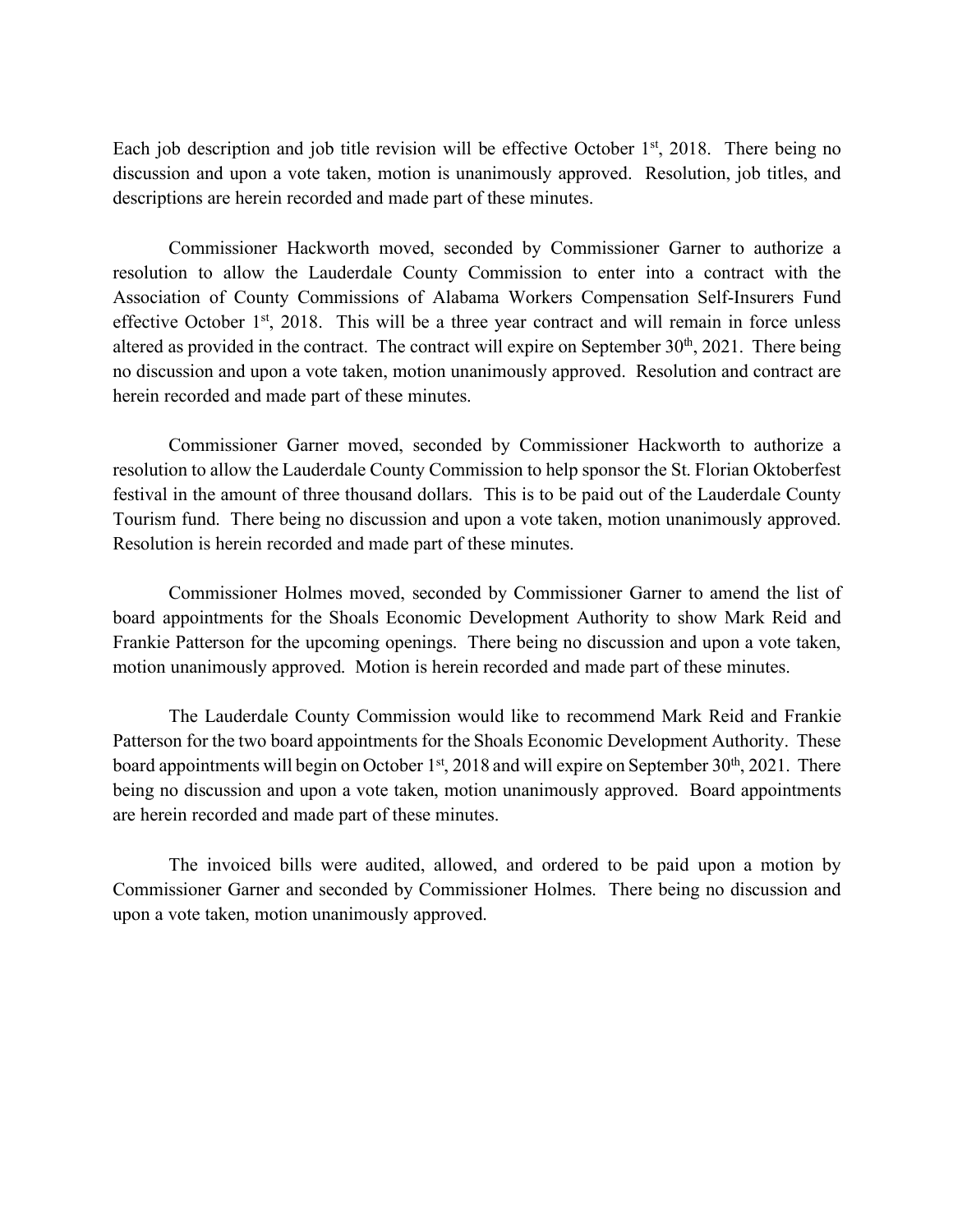CHECKS ISSUED AUGUST 27TH, 2018 THROUGH SEPTEMBER  $9^{\text{TH}}$ , 2018

| <b>GENERAL-SPECIAL</b><br>CHECK # 53839 - 53886       | \$387,493.61 |
|-------------------------------------------------------|--------------|
| <b>AGRI-BUSINESS FUND</b><br>CHECK # 3672 - 3676      | \$758.79     |
| <b>LEPA FUND</b><br>CHECK # 8051 - 8056               | \$4,514.08   |
| <b>GASOLINE TAX FUND</b><br>CHECK # 16834 - 16844     | \$154,501.86 |
| PUBLIC BLDG., R & B SPECIAL<br>CHECK # N/A            | 0.00         |
| PUBLIC HIGHWAY & TRAFFIC FUND<br>CHECK $# N/A$        | 0.00         |
| AL. TRUST CAPITAL IMPROVEMENT FUND<br>CHECK $# N/A$   | 0.00         |
| <b>RRR GASOLINE TAX FUND</b><br><b>CHECK # 663</b>    | \$21,703.68  |
| <b>REAPPRAISAL FUND</b><br>CHECK #11396 - 11403       | \$22,966.82  |
| REAPPRAISAL MONEY MARKET<br>CHECK $# N/A$             | 0.00         |
| TOURISM, REC. & CONVENTION FUND<br>CHECK $# N/A$      | 0.00         |
| <b>RSVP FUND</b><br>CHECK # 17171 - 17176             | \$2,444.44   |
| <b>CHILD PROTECTION FUND</b><br>CHECK $# N/A$         | 0.00         |
| <b>SERIES 2001 DEBT SERVICE FUND</b><br>CHECK $# N/A$ | 0.00         |
| <b>CDBG FUND</b><br>CHECK # N/A                       | 0.00         |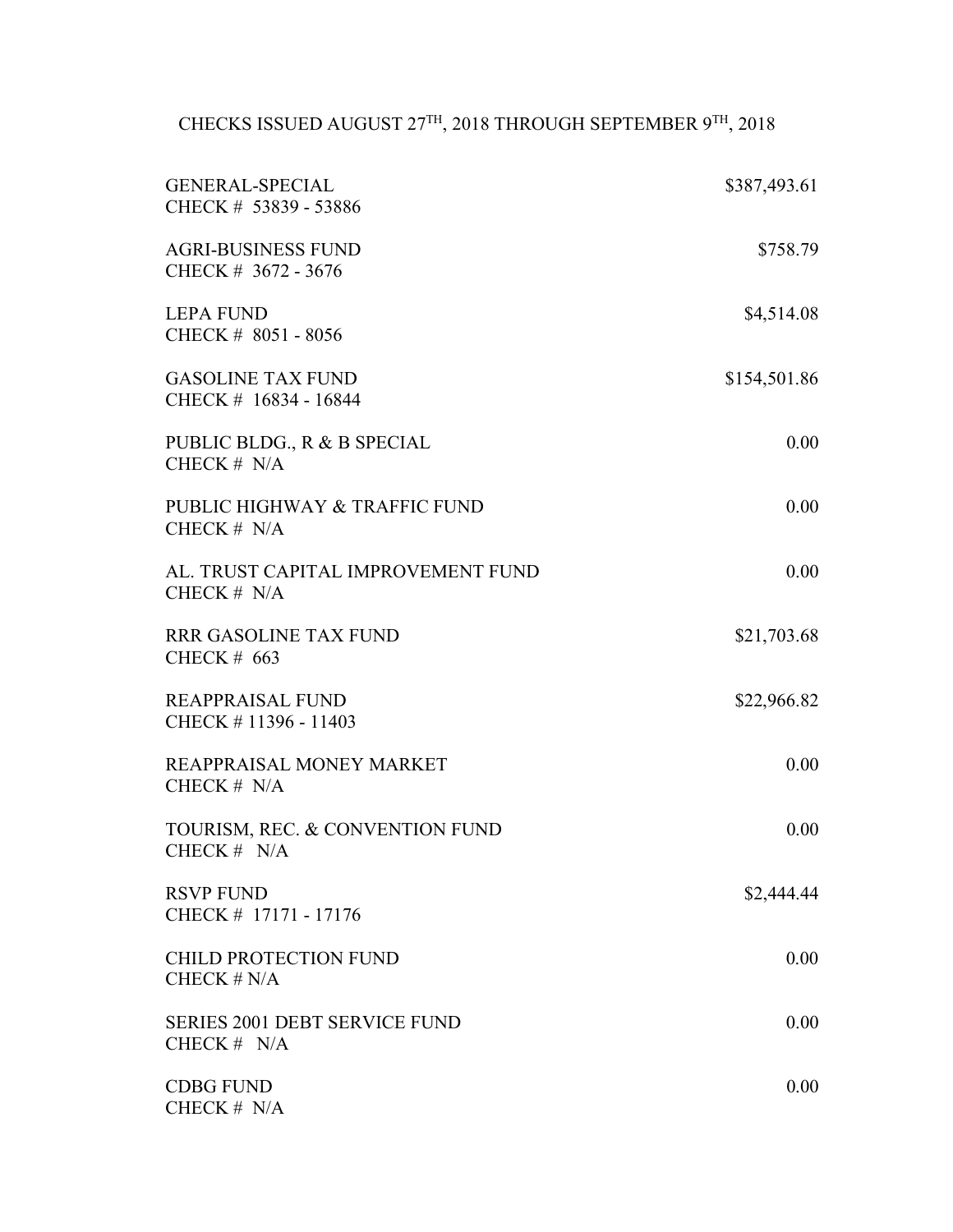| <b>SOLID WASTE FUND</b><br>CHECK # 7336 - 7346          |       | \$80,126.19    |
|---------------------------------------------------------|-------|----------------|
| <b>ACCOUNT PAYABLE FUND</b><br>CHECK $\#$ 40635 - 40702 |       | \$708,300.75   |
| FIRE PROTECTION FEE FUND<br>CHECK #4437 - 4450          |       | \$2,025.24     |
| <b>INDUSTRIAL DEVELOPMENT TAX FUND</b><br>CHECK $# N/A$ |       | 0.00           |
| <b>TOBACCO TAX FUND</b><br>CHECK # 3026 - 3028          |       | \$12,240.00    |
| <b>TVA TAX FUND</b><br>CHECK # 5668 - 5680              |       | \$388,971.92   |
|                                                         | Total | \$1,786,047.38 |

Scheduled Public Hearings: None

Staff Reports: None

Public Comment Period:

Sheriff Singleton stated that the Lauderdale County Jail has reached a critical point and that as of today, they had three hundred and twenty-eight inmates. Sheriff Singleton stated that we have to find a way to build a new jail and the public will decide. Sheriff Singleton stated that he spoke to the press earlier and has asked the citizens of Lauderdale County to inform the Commissioners whether or not they would support a five mil property tax which would be enough to support a bond to build a new jail, a jail that would cost over thirty-two million dollars. Sheriff Singleton further stated that the current jail was built to hold one hundred fifty inmates and then was re-done to accommodate two hundred and three beds but the average jail population is two hundred ninety-eight inmates. Commissioner Garner stated that due to the jail reform bill not passing, not enough prisoners are going to the state jails and are staying in the County jails which is causing fights and issues in the jails because of over-population. Sheriff Singleton stated that the last jail was built by order of a federal judge and he is surprised that we haven't already been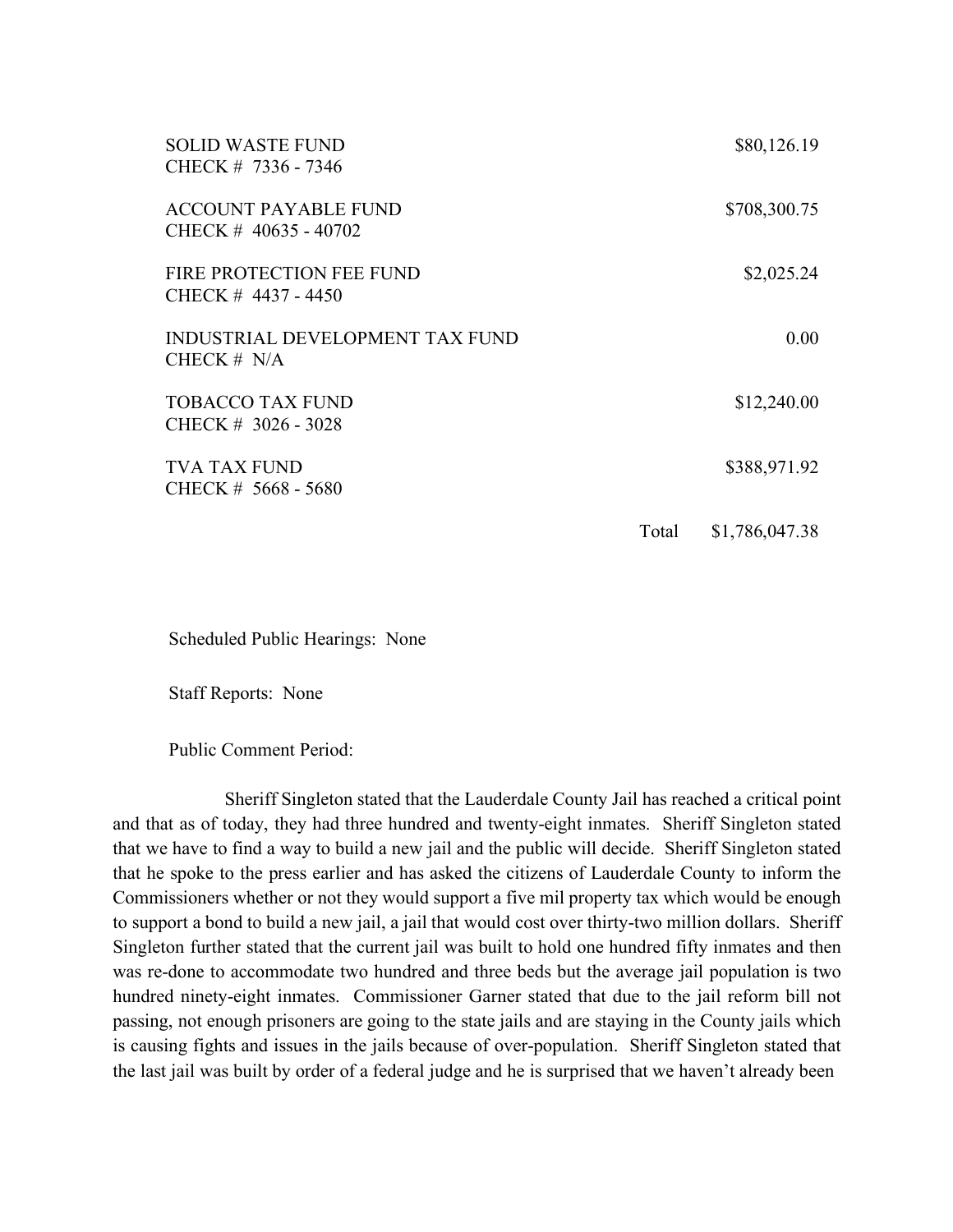sued over this issue. Commissioner Holmes stated that due to the increase in prisoners, Lauderdale County does need a new facility since the law did not pass that would help law enforcement write tickets instead of arrest certain misdemeanors. Sheriff Singleton stated that our local judges are being held accountable and are taking a lot of criticism for turning out our prisoners when they are only trying to help the jail situation. Commissioner Garner stated that if we build a new jail, we need to be forward thinking so that we can build the correct size jail needed. Commissioner Hackworth asked the Sheriff if a 5 mil tax would pay for any of the operational cost in the jail. Sheriff stated that the cost he gave would be just to build the facility which is a turn-key amount.

Jerry Glass of 2488 County Road 5, Anderson, Alabama stated that he is in favor of building a new jail and he asked the Commissioners to support the proposed 5 mil tax. Commissioner Holmes stated that he wants to thank the Sheriff for the leadership in realizing that this issue is so important to the community and that a new jail is an unfortunate reality but it can't be changed overnight. Commissioner Holmes also stated that this issue is State wide and he would support the Sheriff and the legislation. Commissioner Holmes further stated that with regards to our judges, they are enduring getting a bad wrap and we need to consider what the Sheriff has said and what Mayor Glass stated also. Commissioner Hackworth stated that he wants to thank the Sheriff for putting these issues out there for consideration and he also thanked Lauderdale County Jail Director, Jason Butler, for his hard work and the hard work of the jail staff. Commissioner Parker stated that he would like to echo the thoughts and comments of the other Commissioners and that he appreciates the work that our law enforcement does and that he will review what has been said tonight because he understands that this is a tough job. Commissioner Parker stated that he also wants to thank the Sheriff Singleton and Jason Butler for their hard work.

There being no further business to come before the Commission and upon a motion made by Commissioner Hackworth and seconded by Commissioner Garner, the meeting was duly adjourned until the next regular meeting subject to call.